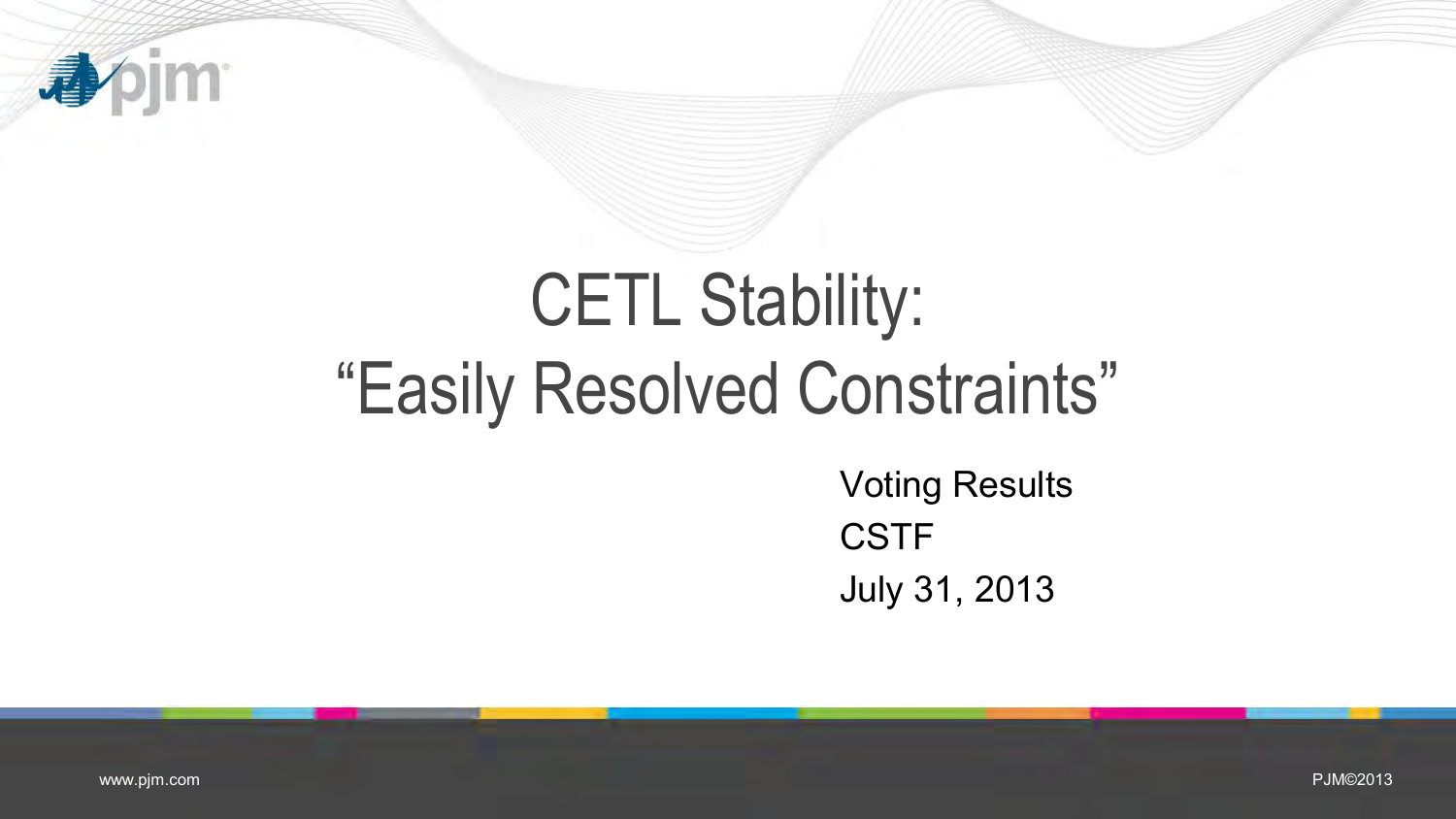## Package 1: Solution Proposal

|              |                                                                                                                                                                 |                                                                        | Package 1: Solution Propc                                                                                                                                                        |
|--------------|-----------------------------------------------------------------------------------------------------------------------------------------------------------------|------------------------------------------------------------------------|----------------------------------------------------------------------------------------------------------------------------------------------------------------------------------|
| ID           | <b>Design Component</b>                                                                                                                                         | Packages<br><b>Status Quo</b>                                          | Package 1                                                                                                                                                                        |
| 1.1          | Easily Resolvable Transmission<br><b>Constraint Definition</b>                                                                                                  | No criteria for what is an "easily<br>resolvable" constraint           | Projects that can be completed<br>within 3 years with high certainty                                                                                                             |
| 1.2          | Time frame limit for solution build<br>out (this will ultimately be part of the Based on load deliverability<br>definition for easily resolvable<br>constraint) | criteria violation                                                     | 36 months; Prior to June 1st of<br>the Delivery Year                                                                                                                             |
| 1.3          | \$ Capital Investment (this will<br>ultimately be part of the definition<br>for easily resolvable constraint))                                                  | N/A                                                                    | <\$5 Million                                                                                                                                                                     |
| $\mathbf{2}$ | CETL/CETO ratio where "easily<br>resolvable" constraints are removed                                                                                            | CETL < CETO                                                            | CETL greater than 100% CETO<br>but less than 115% CETO                                                                                                                           |
| 3            | Forecast to be used                                                                                                                                             | N/A                                                                    | Same as BRA                                                                                                                                                                      |
| 4            | Triggering mechanism                                                                                                                                            | Existing planning criteria,<br>including market efficiency<br>analysis | upgrade meets the requirements<br>oulined in other components,<br>and there is no customer-funded<br>upgrade already existing in the<br>queue that can resolve the<br>constraint |
| 5            | <b>Cost Allocation</b>                                                                                                                                          | N/A                                                                    | Schedule 12                                                                                                                                                                      |

办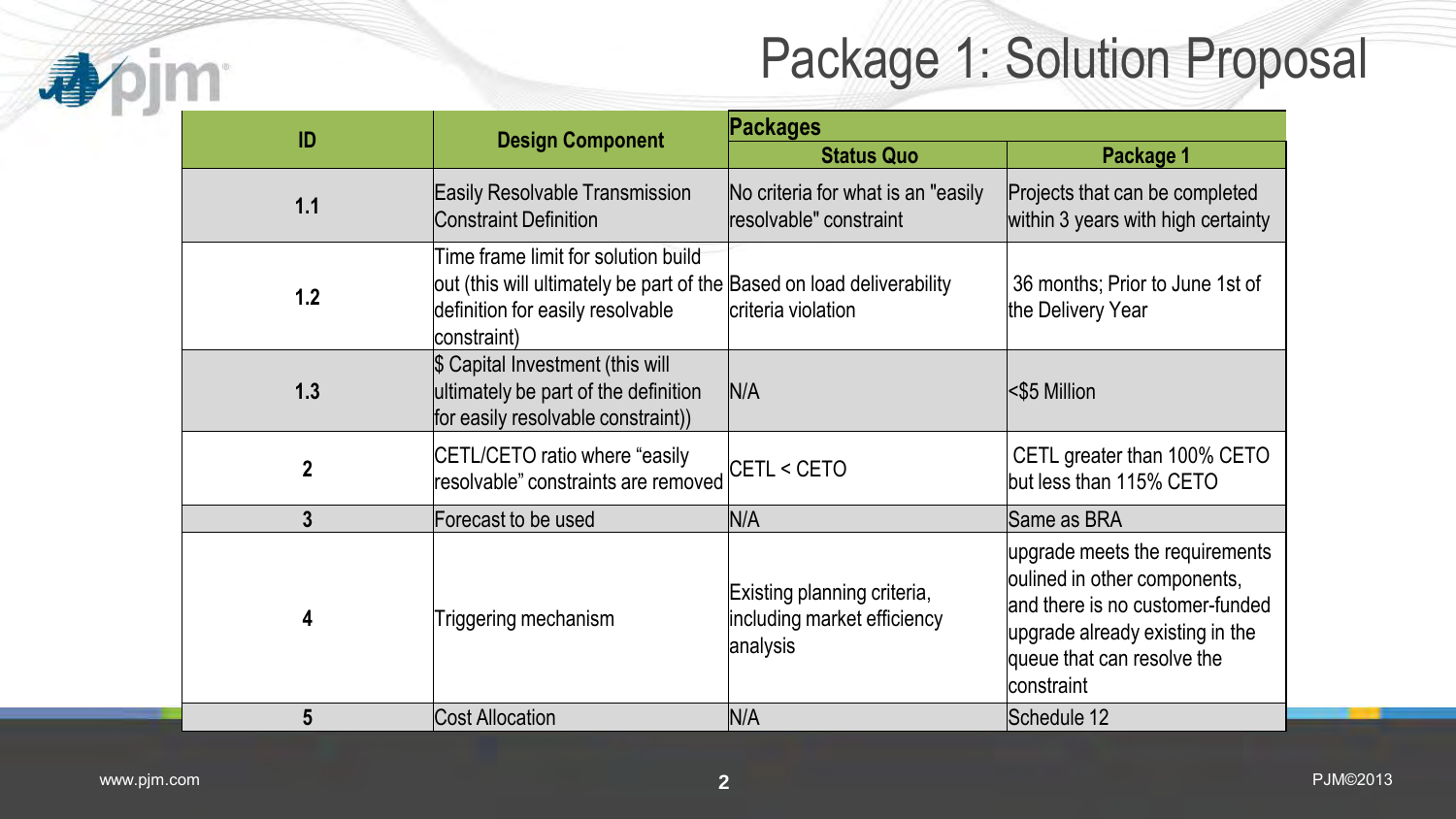

## Draft Tariff Language, Attachment DD, Section 15

## **15. COORDINATION WITH ECONOMIC PLANNING PROCESS**

Prior to the posting of the planning parameters for each Base Residual Auction, if the Office of the Interconnection determines that the Capacity Emergency Transfer Limit is less than 1.15 times the Capacity Emergency Transfer Objective for any LDA, the Office of the Interconnection will include a transmission upgrade in the RTEP as soon as practicable, if all of the following criteria is satisfied:

•The transmission upgrade(s) will result in a Capacity Emergency Transfer Limit that exceeds 1.15 times the Capacity Emergency Transfer Objective for the LDA; and

•The transmission upgrade(s) is/are expected to be in-service prior to June 1 of the Delivery Year for which the Base Residual Auction is being conducted; and

•The transmission upgrade cost is expected to be less than \$5 million; and

•There are no Customer Funded Upgrades expected to have an executed Facilities Study Agreement by 45 days prior to the Base Residual Auction that are designed to resolve the same constraint for which the RTEP upgrade is designed to resolve.

The annual costs of such upgrade shall be allocated as specified in Schedule 12 of the Tariff.